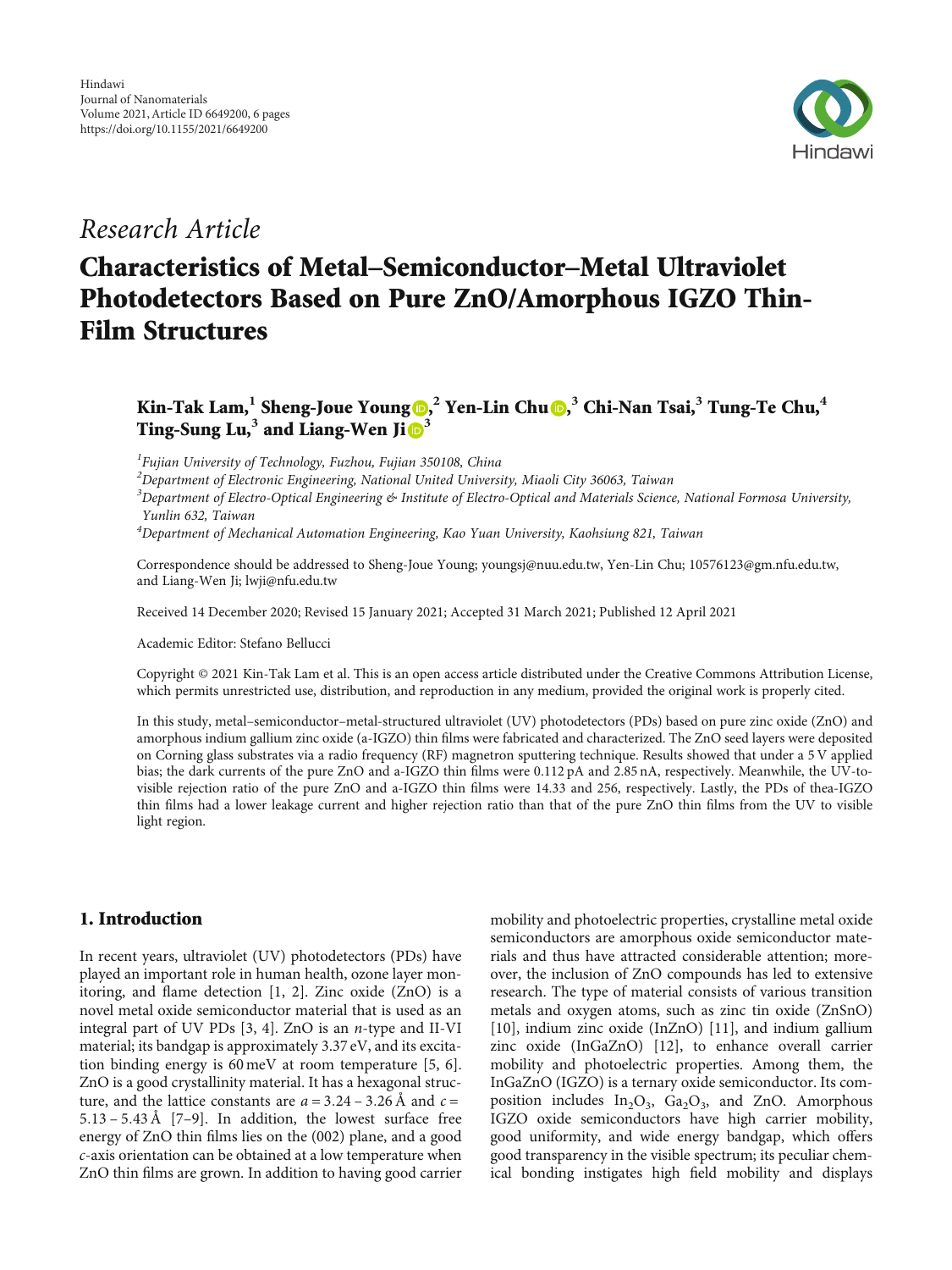<span id="page-1-0"></span>

Figure 1: (Color online) (a) Side- and (b) top-view images of the IDT electrode.



FIGURE 2: (a, b) SEM images of pure ZnO and a-IGZO thin films. (c, d) AFM images of 40 nm pure ZnO and 40 nm a-IGZO thin films. (e) XRD spectra of pure ZnO and a-IGZO thin films.

improved electrical characteristics, such as high  $I_{ON}/I_{OFF}$ ratio, enhanced lifetime, improved transmittance, and optimum large-area uniform integration [\[13](#page-4-0)–[15\]](#page-4-0). The characteristics of transparency can be applied to the optical field.

In this study, the difference between crystalline ZnO thinfilm PDs and amorphous IGZO thin-film PDs is discussed.

#### 2. Experimental

Before UV PDs were manufactured,  $1 \text{ cm} \times 1 \text{ cm}$  Corning glass substrates were, respectively, cleaned for 10 min with acetone, isopropyl alcohol, and deionized water in an ultrasonic cleaner. Afterward, they were dried with flowing nitrogen and then placed in an oven for approximately 10 min at 45° C. Three-inch-diameter targets of pure ZnO and a-IGZO (atomic ratio  $In: Ga: Zn = 1:1:1$ ) with a purity of 99.99% were used. The pure ZnO and a-IGZO thin films were grown using the radio frequency magnetron sputtering

technique under a sputtering power of 100W, a gas mixing ratio of Ar/O<sub>2</sub> (10/1), and a maintained chamber pressure at  $5 \times 10^{-2}$  Torr. The thickness was approximately 40 nm. Afterward, the film was annealed in a vacuum furnace at 450° C for 1 h to improve crystal quality. The resistivity of the pure ZnO thin films was  $\sim 10^{-5}$  (ohm-cm), and that of the a-IGZO thin films is approximately  $1 \times 10^{-3}$  (ohm-cm). The surface morphology, surface roughness, and crystallographic of the pure ZnO and a-IGZO thin films were characterized and explored by field-emission scanning electron microscopy (FE-SEM, JEOL JSM-6700F), atomic force microscopy (AFM, NT-MDT), and X-ray diffraction spectrum analysis with Cu K*α*-1 radiation and *λ* = 0*:*15405 nm (XRD, MO3XHF22 MAC-Science), respectively. The optical characteristic was measured using a UV/visible spectrometer (UV-VIS, Hitachi U-2800).

In part of devices, the standard photolithography and liftoff were then performed to define the interdigitated (IDT)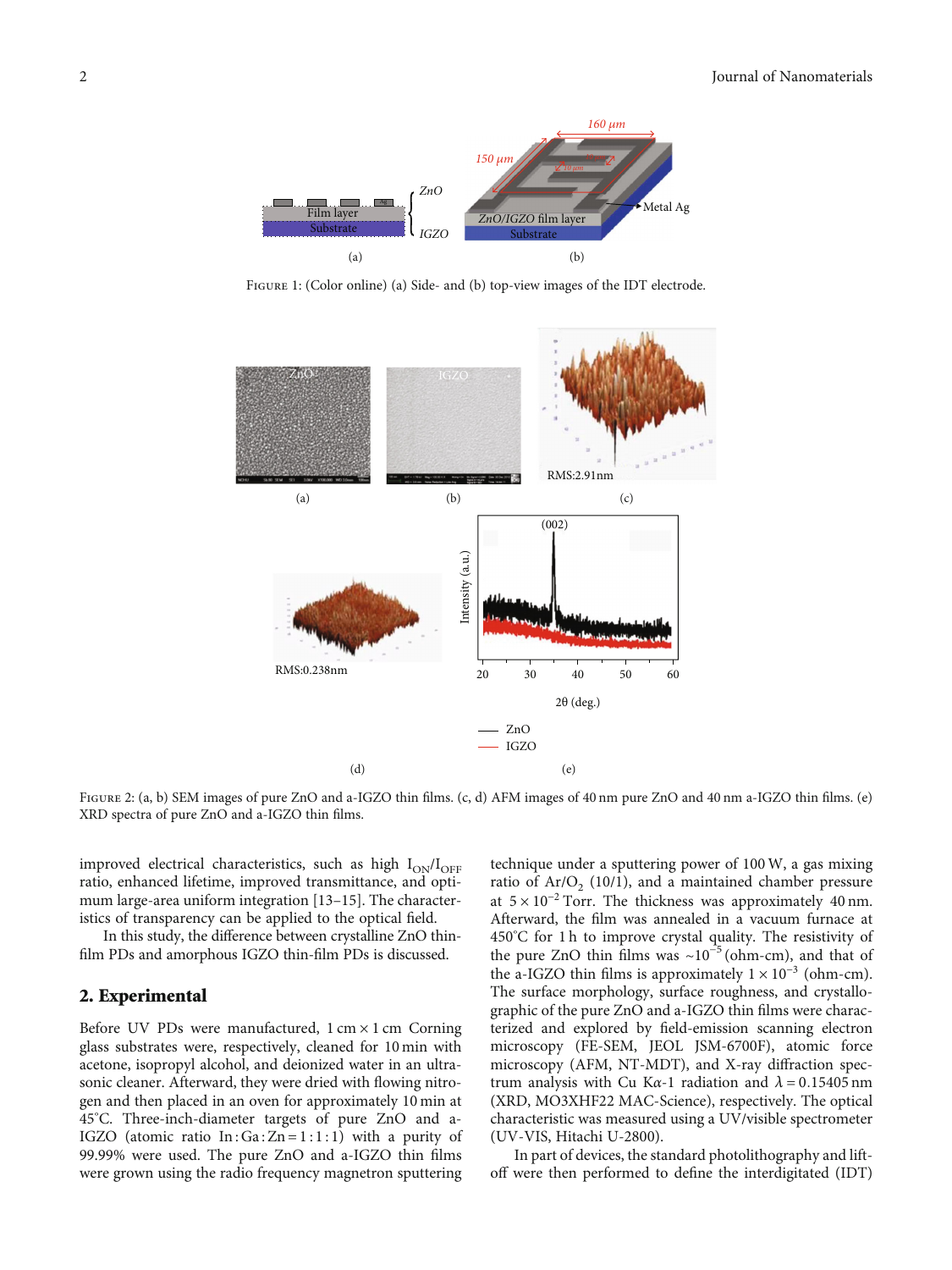<span id="page-2-0"></span>

Figure 3: (a, b) Transmittance and UV-VIS spectra of pure ZnO and a-IGZO thin films.



FIGURE 4: (a) Dark current-voltage (I–V) characteristics of the pure ZnO and a-IGZO thin films for UV PDs. (b) Photocurrent of pure ZnO and a-IGZO thin films at a wavelength 310 and 370 nm.

mask region. The IDT electrode measured 146, 10, and 10 *μ*min length, width, and space, respectively. The sensing active region was  $150 \mu m \times 160 \mu m$ . Subsequently, the silver (Ag) electrode was deposited by e-gun evaporation and used as contact electrode to form a metal–semiconductor–metal (MSM) structure, as shown in Figures [1\(a\)](#page-1-0) and [1\(b\)](#page-1-0). The light and dark currents of MSM UV PDs were measured by a semiconductor parameter analyzer (Agilent HP 4156C) system. The photoresponse was measured by a light source, i.e., a 300W Xe lamp and a monochromator, from a 300– 600 nm range. In this work, two MSM UV PD devices were fabricated to identify which is better.

#### 3. Results and Discussion

Figures [2\(a\)](#page-1-0) and [2\(b\)](#page-1-0) show the surface morphology of pure ZnO and a-IGZO thin films by FE-SEM analysis and clearly indicate the difference between the surfaces of pure ZnO and a-IGZO. The pure ZnO film underwent grain formation, whereas the a-IGZO film did not. According to the AFM

Table 1: Dark current and photocurrent of the pure ZnO and a-IGZO thin films for UV PDs at 310 and 370 nm wavelengths.

| Current $(A)$                                               | Pure ZnO     | a-IGZO            |
|-------------------------------------------------------------|--------------|-------------------|
| $I_{\rm dark}$                                              | $2.85$ nA    | $0.112\text{ pA}$ |
| $I_{\text{ph}(310\,\text{nm})}$                             | $0.82 \mu A$ | $36.3 \text{ nA}$ |
| $I_{\text{ph}(370\,\text{nm})}$                             | 1.1 $\mu$ A  | 6.6 n A           |
| $I_{\text{ph(ZnO)}}/I_{\text{dark(ZnO)}(370\,\text{nm})}$   | 385.9        |                   |
| $I_{\text{ph}(IGZO)}/I_{\text{dark}(IGZO)(370 \text{ nm})}$ | 589.2        |                   |
| $I_{\text{ph(ZnO)}}/I_{\text{ph(IGZO)(310 nm)}}$            | 22.53        |                   |
| $I_{\text{ph(ZnO)}}/I_{\text{ph(IGZO)(370 nm)}}$            | 166.6        |                   |

images shown in Figures  $2(c)$  and  $2(d)$ , the surface roughness RMS value of the ZnO film was 2.91 nm, and that of the a-IGZO film was 0.238 nm, indicating that the overall surface of the pure ZnO film was rougher than the a-IGZO film because of grain formation. Figure [2\(e\)](#page-1-0) depicts the typical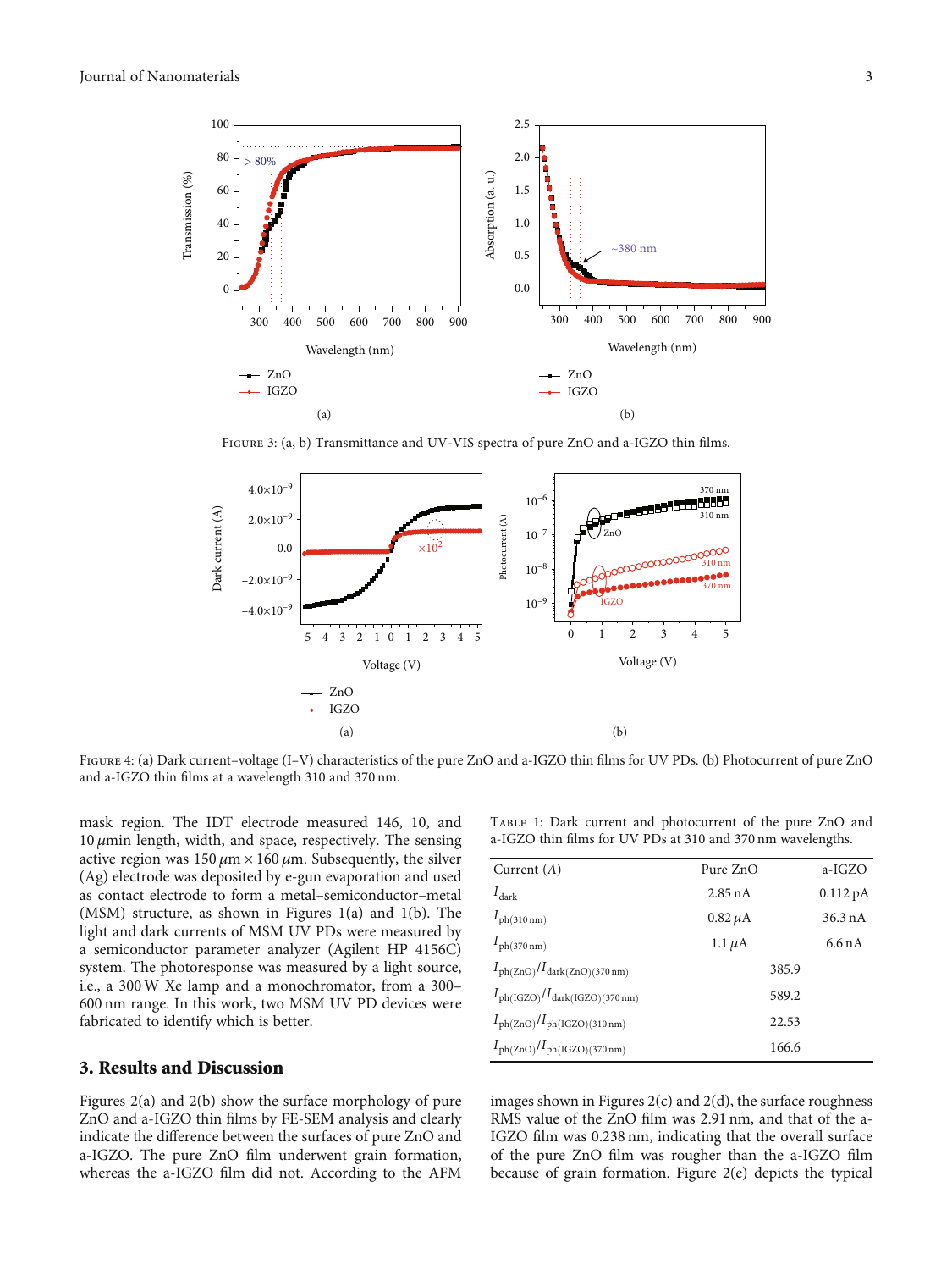

Figure 5: (a) Current responsivities of pure ZnO and a-IGZO thin films under different bias voltages. (b) Photoresponsivities of pure ZnO and a-IGZO thin films based on UV PDs at different wavelengths.

XRD results of the pure ZnO NRs and a-IGZO thin films that were prepared on the Corning glass substrate. The results indicated that the diffraction peak corresponded with the (002) planes. The peak revealed the hexagonal wurtzite structure of ZnO (JCPDS Card No. 36-1451) [[16](#page-4-0)]. On the contrary, IGZO films showed amorphous phenomena [\[17](#page-5-0)].

Figures [3\(a\)](#page-2-0) and [3\(b\)](#page-2-0) show the spectrum of transmission and absorption of pure ZnO and a-IGZO thin films. Both had the same thickness of thin films, and the transmission could reach approximately 80% in the visible wavelength [\[18, 19](#page-5-0)]. However, the main difference was that the pure ZnO thin films slightly decayed in the 300–400 nm wavelengths. In the absorption spectrum, the absorption of the a-IGZO thin films was deeper than that of the pure ZnO thin films.

The measurements of the current–voltage (I–V) characteristics in pure ZnO and a-IGZO in the absence of light are shown in Figure [4\(a\).](#page-2-0) The dark current of the pure ZnO films was larger than that of the a-IGZO thin films because the a-IGZO thin films were amorphous. Therefore, in the a-IGZO thin films, the transmission path of relative current decreased, and the dark current would become relatively small under no effect by grain boundaries [[20](#page-5-0)–[22](#page-5-0)]. In the red parts of the figure, they are magnified to  $10<sup>2</sup>$  times; the dark current was 0.112 pA under a 5 V applied bias. The black parts show the pure ZnO thin films; the dark current was 2.85 nA under a 5 V bias voltage. Similarly, the dark current of the former was larger than the latter by 256 times. Meanwhile, the pure ZnO thin films were in the (002) lattice direction. Therefore, the dark current would be evident under the transmission path of grain boundaries, indicating that the dark current would be restrained by an amorphous morphology. It was photocurrent in Figure [4\(b\)](#page-2-0). In the pure ZnO thin films, it was transferred in grain boundaries. Therefore, the dark current and the photocurrent became larger. As shown in Table [1](#page-2-0), the semiconductor photocurrent  $I_{\text{ph}}$ is expressed as follows [\[23](#page-5-0)]:

$$
I_{ph} = q\eta A \Phi_{ph} G \tag{1}
$$

Table 2: Photoresponsivities of the pure ZnO and a-IGZO thin films for UV PDs.

| Responsivity $(R)$                                                | Pure ZnO/a-IGZO |  |
|-------------------------------------------------------------------|-----------------|--|
| $R_{310 \text{ nm}(ZnO)}/R_{370 \text{ nm}(ZnO)}$                 | 1.22            |  |
| $R_{310 \text{ nm}(\text{IGZO})}/R_{370 \text{ nm}(\text{IGZO})}$ | 10              |  |
| $R_{310 \text{ nm}(ZnO)}/R_{450 \text{ nm}(ZnO)}$                 | 14.33           |  |
| $R_{310 \text{ nm}(\text{IGZO})}/R_{450 \text{ nm}(\text{IGZO})}$ | 256             |  |

where  $q$  is the electronic charge,  $\eta$  is the quantum efficiency, *A* is the active area,  $\Phi_{ph}$  is the photon flux, and *G* is the photoconductive gain. The ratio of light current to dark current  $I_{ph}/I_{dark}$  was 589.2 in a-IGZO and 385.9 in pure ZnO; the former was larger than the latter. In addition, the photocurrent of the pure ZnO films was larger than the a-IGZO thin films, that is, approximately 166.6 times of  $I_{ph(ZnO)}/I_{ph(IGZO)}$ .

Figure 5(a) shows the current response value of pure ZnO and a-IGZO thin films at 310 and 370 nm wavelengths under a bias voltage of 0–5 V. Figure 5(b) shows the main photoresponsivity of parameter values in PDs. The UV-to-visible rejection ratio of a-IGZO PD was two orders more than that of pure ZnOPD from UV light to visible light, because the a-IGZO thin films were amorphous. This result indicates that the dark current and photocurrent would be restrained by an amorphous morphology, thus affecting the entire response. As shown in Table 2, the responsivity (*R*) of a PD is defined as follows [\[24, 25](#page-5-0)]:

$$
R = (I_{\text{light}} - I_{\text{dark}}) / P_{\text{opt}} = I_{\text{ph}} / P_{\text{opt}},
$$
\n(2)

where  $I_{\text{dark}}$  is the dark current,  $I_{\text{light}}$  is the photocurrent, and  $P_{\text{opt}}$  is the incident optical power. The UV-to-visible rejection ratio of a-IGZO PD ( $[R_{310nm (IGZO)}/R_{450nm (IGZO)}] = 256$ )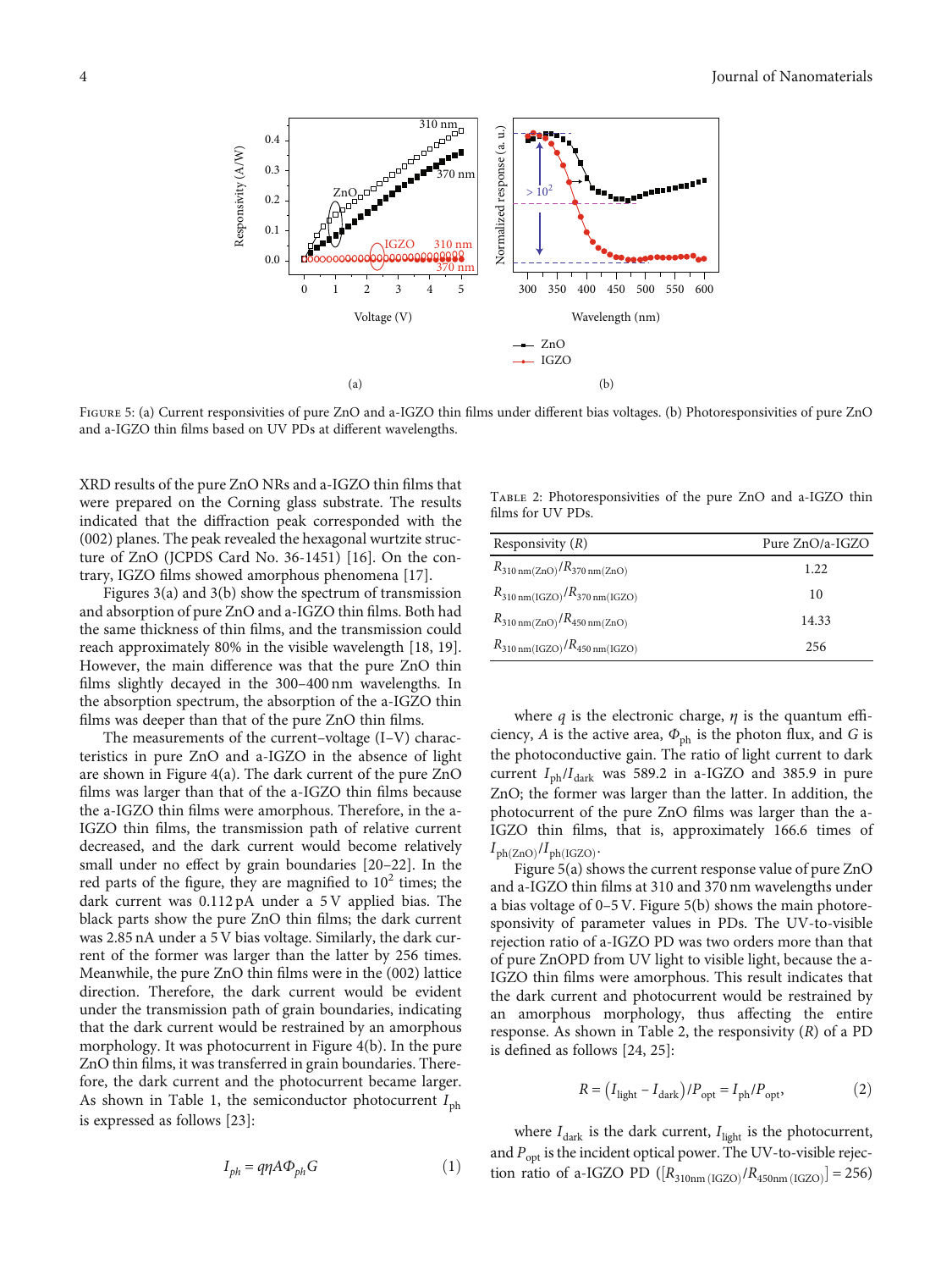<span id="page-4-0"></span>was larger than that of pure ZnOPD  $([R_{310nm(ZnO)}/R_{450nm(ZnO)}])$ = 14*:*33); in addition, the absorbance of UV light in the a-IGZO was deeper at a 310 nm wavelength.

#### 4. Conclusion

The MSM structure of UVPDs based on pure ZnO and a-IGZO thin films was fabricated and characterized. Results showed that the dark currents of the pure ZnO and a-IGZO thin films were 0.112 pA and 2.85 nA, respectively, under a 5 V applied bias. Meanwhile, the UV-to-visible rejection ratios of the pure ZnO and a-IGZO thin film were 14.33 and 256, respectively. In the pure ZnO thin films, the dark current was evident under the transmission path of grain boundaries. Therefore, the dark current and photocurrent became larger. This result indicated that the dark current could be restrained by an amorphous morphology. Lastly, the PDs of the a-IGZO thin films had a lower leakage current and higher rejection ratio than that of the pure ZnO thin films from the UV to visible light region. In the future technology, the UV PDs can be combined with the Internet of Things and applied it to human skin to avoid skin aging and skin cancer.

#### Data Availability

All the data results in our article, we can provide them if requested.

#### Conflicts of Interest

The authors declare there are no competing interests.

#### Authors' Contributions

Yen-Lin Chu and Chi-Nan Tsai performed the experiments; Kin-Tak Lam, Sheng-Joue Young, and Liang-Wen Ji conceived the experiments; Tung-Te Chu and Ting-SungLu participated in data analysis.

#### Acknowledgments

This work was financially supported by the Ministry of Science and Technology of Taiwan (Project numbers MOST 107-2221-E-150-032, MOST 108-2221-E-024-006, MOST 108-2221-E-150-013-MY2, MOST109-2221-E-239- 031-MY2, and MOST 106-2221-E-239-037-MY3). The authors would like to thank the Common Laboratory for Micro/Nano Science and Technology of the National Formosa University for the use of their measurement equipment and their assistance in this work; the Center for Micro/NanoScience and Technology, National Cheng Kung University, for device characterization; and C. N. Tsai for device fabrication and equipment support.

#### References

[1] M. Liao and Y. Koide, "High-performance metalsemiconductor-metal deep-ultraviolet photodetectors based on homoepitaxial diamond thin film," Applied Physics Letters, vol. 89, no. 11, article 113509, 2006.

- [2] M. Razeghi and A. Rogalski, "Semiconductor ultraviolet detectors,"Journal of Applied Physics, vol. 79, no. 10, pp. 7433–7473, 1996.
- [3] Y.-L. Chu, S.-J. Young, R.-J. Ding, T.-T. Chu, T.-S. Lu, and L.- W. Ji, "Improving ZnO nanorod humidity sensors with Pt nanoparticle adsorption," ECS Journal of Solid State Science and Technology, vol. 10, no. 3, article 037003, 2021.
- [4] Y. L. Chu, L. W. Ji, H. Y. Lu et al., "Fabrication and characterization of UV photodetectors with Cu-doped ZnO nanorod arrays," Journal of The Electrochemical Society, vol. 167, no. 2, article 027522, 2020.
- [5] Y. L. Chu, S. J. Young, L. W. Ji, T. T. Chu, and C. H. Wu, "UVenhanced field-emission performances of Pd-adsorbed ZnO nanorods through photochemical synthesis," ECS Journal of Solid State Science and Technology, vol. 10, no. 1, article 017001, 2021.
- [6] Y.-L. Chu, S.-J. Young, L.-W. Ji et al., "Characteristics of gas sensors based on co-doped ZnO nanorod arrays," Journal of The Electrochemical Society, vol. 167, no. 11, article 117503, 2020.
- [7] Y. L. Chu, S. J. Young, L. W. Ji, I. T. Tang, and T. T. Chu, "Fabrication of ultraviolet photodetectors based on Fe-doped ZnO nanorod structures," Sensors, vol. 20, no. 14, p. 3861, 2020.
- [8] Y. L. Chu, S. J. Young, L. W. Ji, T. T. Chu, and P. H. Chen, "Synthesis of Ni-doped ZnO nanorod arrays by chemical bath deposition and their application to nanogenerators," Energies, vol. 13, no. 11, p. 2731, 2020.
- [9] Y. L. Chu, L. W. Ji, Y. J. Hsiao et al., "Fabrication and characterization of Ni-doped ZnO nanorod arrays for UV photodetector application," Journal of The Electrochemical Society, vol. 167, no. 6, article 067506, 2020.
- [10] L. Feng, G. Yu, X. Li, J. Zhang, Z. Ye, and J. Lu, "Solution processed amorphous ZnSnO thin-film phototransistors," IEEE Transactions on Electron Devices, vol. 64, no. 1, pp. 206–210, 2017.
- [11] S. Sugumaran, M. N. B. Ahmad, M. F. Jamlos et al., "Transparent with wide band gap InZnO nano thin film: preparation and characterizations," Optical Materials, vol. 49, pp. 348–356, 2015.
- [12] H. C. Wu and C. H. Chien, "Highly Transparent, highperformance IGZO-TFTs using the selective formation of IGZO source and drain electrodes," IEEE Electron Device Letters, vol. 35, no. 6, pp. 645–647, 2014.
- [13] K. Nomura, H. Ohta, A. Takagi, T. Kamiya, M. Hirano, and H. Hosono, "Room-temperature fabrication of transparent flexible thin-film transistors using amorphous oxide semiconductors," Nature, vol. 432, no. 7016, pp. 488–492, 2004.
- [14] J. Jeong, G. J. Lee, J. Kim, and B. Choi, "Electrical characterization of a-InGaZnO thin-film transistors with Cu source/drain electrodes," Applied Physics Letters, vol. 100, no. 11, article 112109, 2012.
- [15] E. Fortunato, P. Barquinha, and R. Martins, "Oxide semiconductor thin-film transistors: a review of recent advances," Advanced Materials, vol. 24, no. 22, pp. 2945– 2986, 2012.
- [16] M. Suchea, S. Christoulakis, M. Katharakis, N. Katsarakis, and G. Kiriakidis, "Surface characterization of ZnO transparent thin films," Journal of Physics: Conference Series, vol. 10, pp. 147–150, 2005.